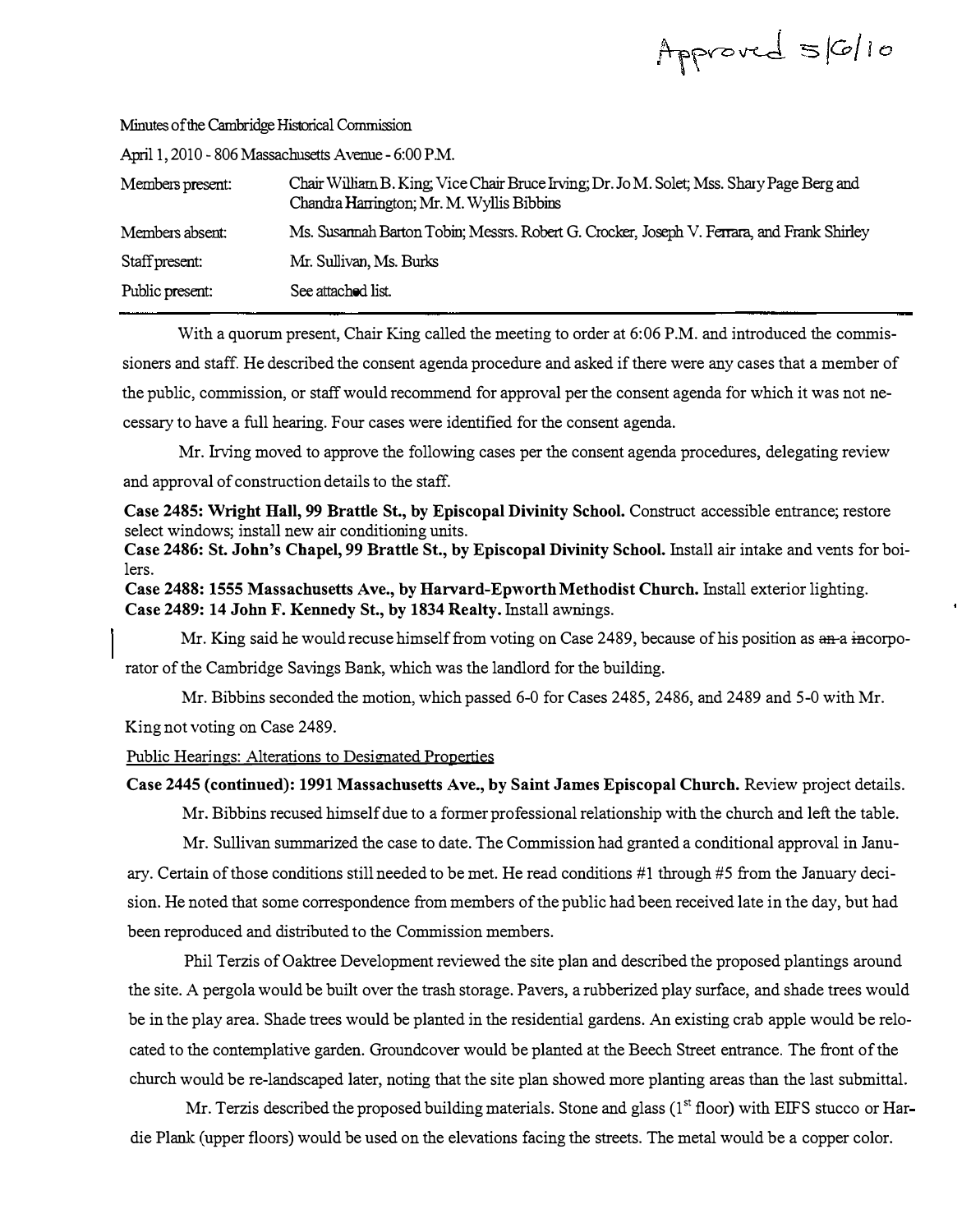The windows would be aluminum. Hardie Plank and windows would be used on the walls facing the residential neighbors. The storefront would be metal and glass. He displayed a sample board of the materials.

Gwen Noyes of Oaktree said they had selected materials that would be durable and high performance.

Alan Aukeman of St. James said the church would make drainage improvements at the corner of Massachusetts Avenue and Beech Street, but it would wait to prepare a plan for other landscape changes at that corner.

Mr. King said the landmark study report should include a requirement that the landscaping of the same corner be subject to CHC approval.

John Howard of 8 Cogswell Avenue asked when the proponents would discuss tree selection with the neighbors. Ms. Noyes answered that Sasaki would do that within the next two or three months. Art Klipfel clarified that it would occur prior to submitting for a building permit.

Ruth Ryals of 115 Upland Road asked about EIFS and graffiti. Mr. Terzis said it could be painted.

Bruce Roberts of Orchard Street asked for examples of Hardie Plank in use. Ms. Noyes sited other Oalctree projects at Richdale Avenue and Walden Street. Mr. King noted that the Historical Commission had toured several projects where Hardie Plank was used. Ms. Noyes said the product didn't burn, held paint well, and was dimensionally stable.

Lydia Oralla of 19 Beech Street expressed concern about the poor maintenance of the grounds. The existing garden had fallen into disrepair. Mr. Terzis said the new gardens were designed to require less maintenance. More eyes looking down on the garden would likely mean fewer homeless people there and less trash accumulation. Mr. Aukeman noted that the existing garden had mature shrubs that do not get a lot of pruning.

Preston Oralla of 19 Beech Street asked if the church would be willing to make a gated entrance to the children's garden from the neighborhood. Why would neighborhood children not be allowed to use it? Mr. Aukeman said the church had heard concerns from the public that the existing playground was publicly accessible. He did not know how to balance the concerns which came in on both sides of the issue. Mr. King suggested that it could be worked out in a neighborly way outside of the Historical Commission process.

Marilee Meyer of 10 Dana Street asked about toxic off-gassing from the new materials. Ms. Noyes replied that the project would be LEED certified and that much attention would be paid to that issue.

John Armstrong of 36 Orchard Street asked about access to the residential gardens. Ms. Noyes replied that they would be for the exclusive use of and be maintained by the residential unit owners. Mr. Klipfel added that the condo association would maintain the common outdoor areas on Beech Street and along the driveway.

Michael Brandon of27 Seven Pines Avenue and the North Cambridge Stabilization Committee noted that the church had received Community Development Block Grant funds about 15 years ago for brick or cobble paving and benches near the west entrance to the main sanctuary. Would that seating disappear? Mr. Terzis said the paving near the church entrance would be concrete. He described the concrete and stone dust paths, low garden wall that would double as seating, and benches in the grove. Mr. Aukeman said that people waiting for the bus could use the benches, which had not yet been located on the drawings. Mr. Brandon suggested a higher quality paving material. He asked that the agreements with the city for the CDBG money be reviewed. He asked if the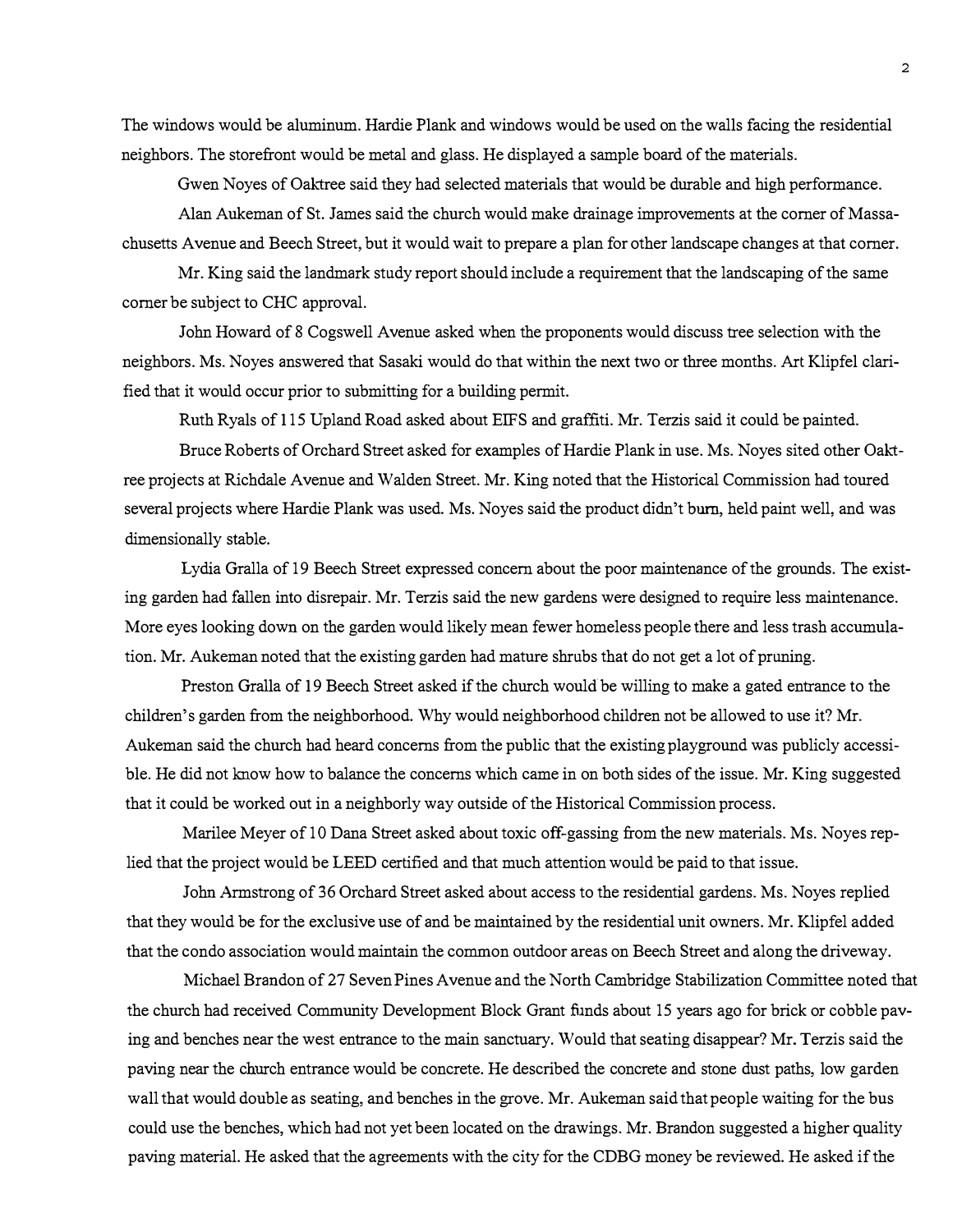materials being shown that night had been presented to the Massachusetts Historical Commission (MHC) staff. Ms. Noyes answered that they-when the CHC had approved drawings, then those drawings would be taken to MHC for review. Mr. Brandon suggested that the CHC not vote until it had heard the proponents' responses to the concerns outlined by the MHC in its December Jetter.

Ms. Meyer asked if the new building was the same height as the peak of the sanctuary roof. Ms. Noyes said it was lower; the height had been brought down and MHC had unofficially approved of the proposed height.

Ms. Gralla objected to the loss of the view of the church and sky from points in the neighborhood and along Beech Street. Mr. Aukeman noted the historic precedent of having a building where the parking lot is.

Mr. Armstrong submitted photographs documenting the present views of the church from various points in the neighborhood and asked that they become part of the record. He said all those views would be compromised or obliterated. Views of the tower of the fire station would also be compromised.

Mr. Brandon said the new market rate condos were incompatible with the historic uses of the property. That use was not appropriate. The garden would be converted to a plaza.

Elaine Callahan, representing Jacqueline Kelly of21 Blake Street, said the proposal was an abomination. She noted the great importance of John Nolen, the city planner that designed the Knight's Garden. Why could the church trample the garden and destroy Nolen's work? What economic studies did the developer have showing that the project was economically viable? The church could find other ways to generate income, like selling pictures of the church. She said Nolen's unique garden should not be destroyed.

Ms. Gralla said the church buildings, site and neighborhood were all historically significant. She objected to the loss of views of the church.

Ms. Ryals spoke in support of the project. Historic buildings could live in close proximity with new buildings; it was not necessary to freeze the property.

Mr. King closed public testimony and asked about materials. Had the proponents taken Mr. Irving's suggestion that the new materials not try to match or compete with those of the church sanctuary? Ms. Noyes answered that the architect had not mimicked the church materials. Mr. Klipfel said they had selected slate instead of rusticated stone for use on the new building.

Dr. Solet asked for more information about EIFS. Ms. Noyes described the material, saying it was durable and well insulated.

Mr. Irving commented positively on the choice of slate instead of rusticated stone. He said the pattern of the slate could be further refined and less rustic.

Mr. King acknowledged the written correspondence and summarized the points made by Mss. Gralla and Ryals. He noted that the Commission did not regulate use and that parking requirements were dictated by code and ordinance. He said the project review had been very long, but indicated that there were still not enough specifics on certain aspects. He noted the submi�sion of a commitment in writing regarding the financial arrangements providing for the future of the church. He asked how "net profits" would be defined. He asked if completion bonds would be secured. Mr. Klipfel said the contractor would be bonded to complete the job on schedule.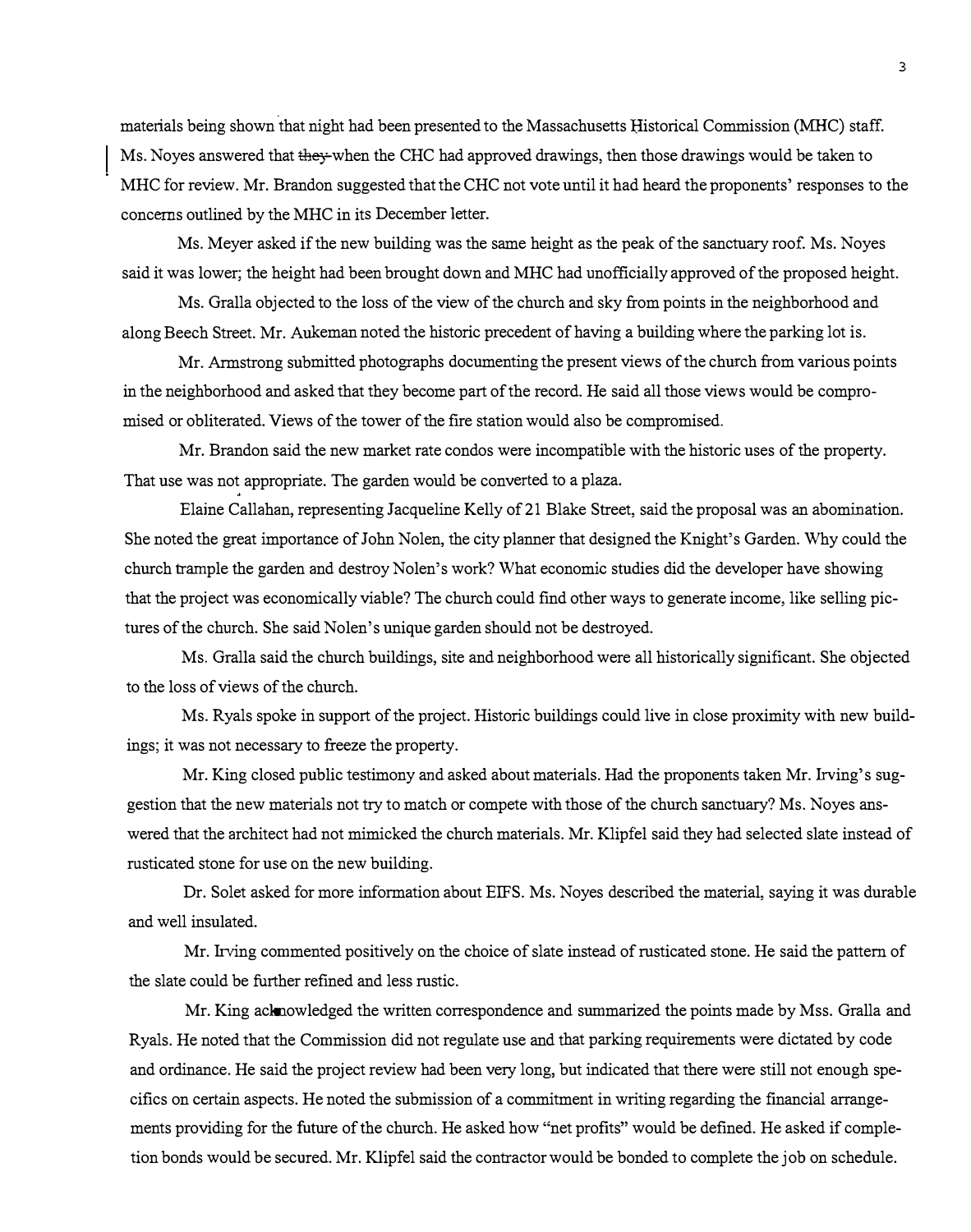Ms. Berg asked for clarification about the amount of money the church would receive. Michael Walters Young, the church treasurer, reviewed his letter to the commission, describing the church's pledging history and 25 year capital improvement plan. He said the improvement plan was organized in three phases. The financial agreement with Oaktree was designed to be risk-averse. The Diocese would not have approved a risky plan. He said the church expected approximately \$1 million in proceeds, but not until 75-80 percent of the condo units were sold. That money would create an endowment, the proceeds of which would go to property maintenance. Capital fundraising campaigns would continue every 5-10 years. Mr. Klipfel noted that there would be an escrow fund of \$2 million to insure that the church could complete the Parish parish House house if the project failed.

Dr. Solet recommended that the church complete a building assessment to fully understand the major needs of the sanctuary building and to inform the capital improvement plan. Mr. Young said the assessment would be completed in the first phase of the project.

Mr. King asked for questions or comments on the financial presentation.

Mr. Gralla said the fate of the church should not be gambled on the real estate market. He noted that Rev. Antolini had been quoted in the *Chronicle* as saying that money from the city would still be needed by the church.

Ms. Ryals said it was common for churches to struggle with money concerns, but the work always gets done. It would be unreasonable to require them to have the money up front with guarantees.

Leslie Borden of 12 Saginaw Avenue said the venture with the developers was a huge risk. She said the new building would envelop the historic church like a tumor.

Mr. Brandon asked that the neighbors be given copies of the financial report. He suggested that \$2 million be put into an independent trust fund up front to assess immediate needs and protect the church sanctuary.

Ms. Gralla said the church/developer partnership was a bad idea. Oaktree should just develop a smaller project that would not overtake the church.

Mr. Armstrong said the escrow account was insuring the wrong thing. The sanctuary should be protected before the parish house.

Mr. Young said the project was a risk but also an opportunity. The historic building and the historic use could be preserved. The new parish house would be more accessible and easier to maintain. \$500,000 would be freed up to in parish house maintenance costs that could be reallocated toward the sanctuary building.

Mr. Aukeman explained that the escrow account would insure that if the project failed the church would be able to complete the parish house. The church had made use of world-class advisors to bring value to the project and limit risk; the more the review process drags on, the more risky it would become.

Mr. King closed public testimony.

Mr. Sullivan described the written materials received and stated that everything was on record and available to the public at the Commission office. The next step in the review process would be for the Commission to determine whether the conditions it had set in January, with the preliminary approval of the project, had been met. He reviewed the five conditions and made recommendations. He noted that no matter how detailed, capital plans were always inaccurate, with costs coming in more than estimated. Churches doing a restoration project typically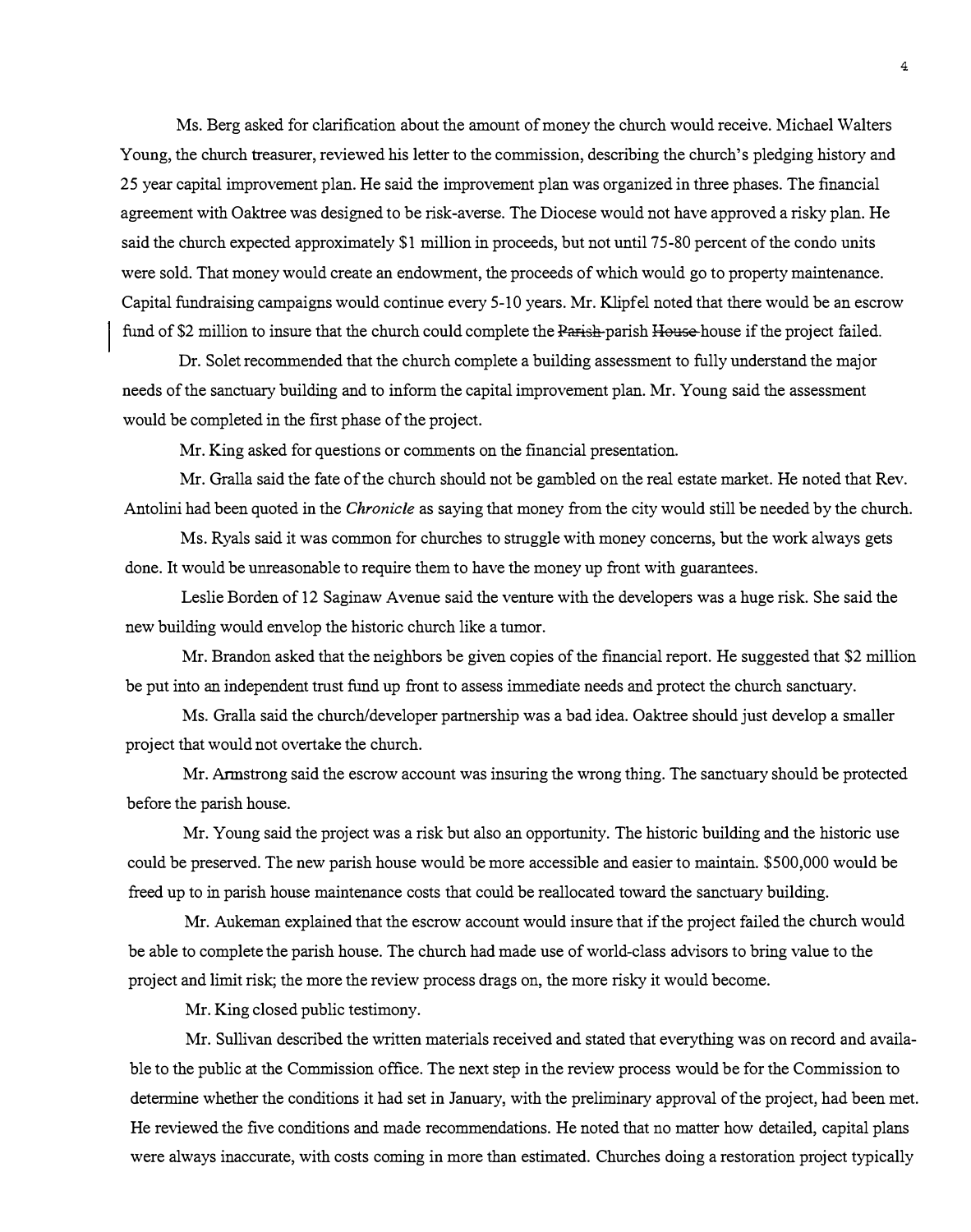seek multiple funding sources. He thought the plan adequately represented what the church needed to accomplish. He wondered whether some part of the income should go to an endowment dedicated to the maintenance of the sanctuary building. The church had demonstrated a commitment to maintaining the historic building but a dedicated endowment fund would be a way to ensure that future funds are used for that purpose. He suggested that the Commission require a written commitment from the church to keep the garden open to the public, sub*j*ect to reasonable conditions. He suggested that the church have the landscape plan completed now*,* even if the work is to be carried out in a later phase. The material samples had advanced the discussion but were not complete. He suggested the Commission could approve materials in general terms, but that ultimate approval would be sub*j*ect to more detailed drawings and a mock*-*up, though that could be several months away. He reported on mediation meetings moderated by Rep. Alice Wolf. He noted that the building design might continue to evolve as the mediation meetings*,* permit process, and MHC process move forward and as permit drawings are developed. He suggested that the Commission either approve a Certificate of Appropriateness with further conditions or acknowledge its previous preliminary approval and identify further information needed.

The commissioners asked further questions about the financial arrangements both during and after construction and about space accommodations and programming during construction. Mr. Aukeman provided further detail and explanation.

Mr. King said he wanted more information on materials, elevations*,* and the landscape plan before finalizing the approval of the certificate. He said condition #1, written description the financial rationale, had been provided. The projected costs had been provided as partial completion of condition #2.

Ms. Berg asked for a written commitment to dedicate the proceeds to the maintenance of the church building.

Mr. King asked for a written commitment of public access to the garden for condition #3. In response to the public comment, he noted that he was aware of John Nolen's reputation and career. He asked for a dimensioned conceptual landscape plan, not construction drawings, with areas of planting and pavement described as well as landscape structures. For materials*,* he suggested that the Commission find that condition #5 had been met, but sub*j*ect to review of further details and a mock up panel.

Mr. Irving moved to confirm the Commission's prior approval of the general location and size of the proposed new building and to make the following findings and ask for the following further assurances with regard to the five conditions of its earlier approval:

> 1. The Commission understands the financial arrangements between St. James's Church and Oaktree and accepts the safeguards agreed to by the Episcopal Diocese of Massachusetts. However, the Commission finds that the public interest in preserving the historic building would be better served if the church agrees to place a significant portion of the expected income from the development project in an endowment specifically dedicated to the capital needs and maintenance of the historic church sanctuary building.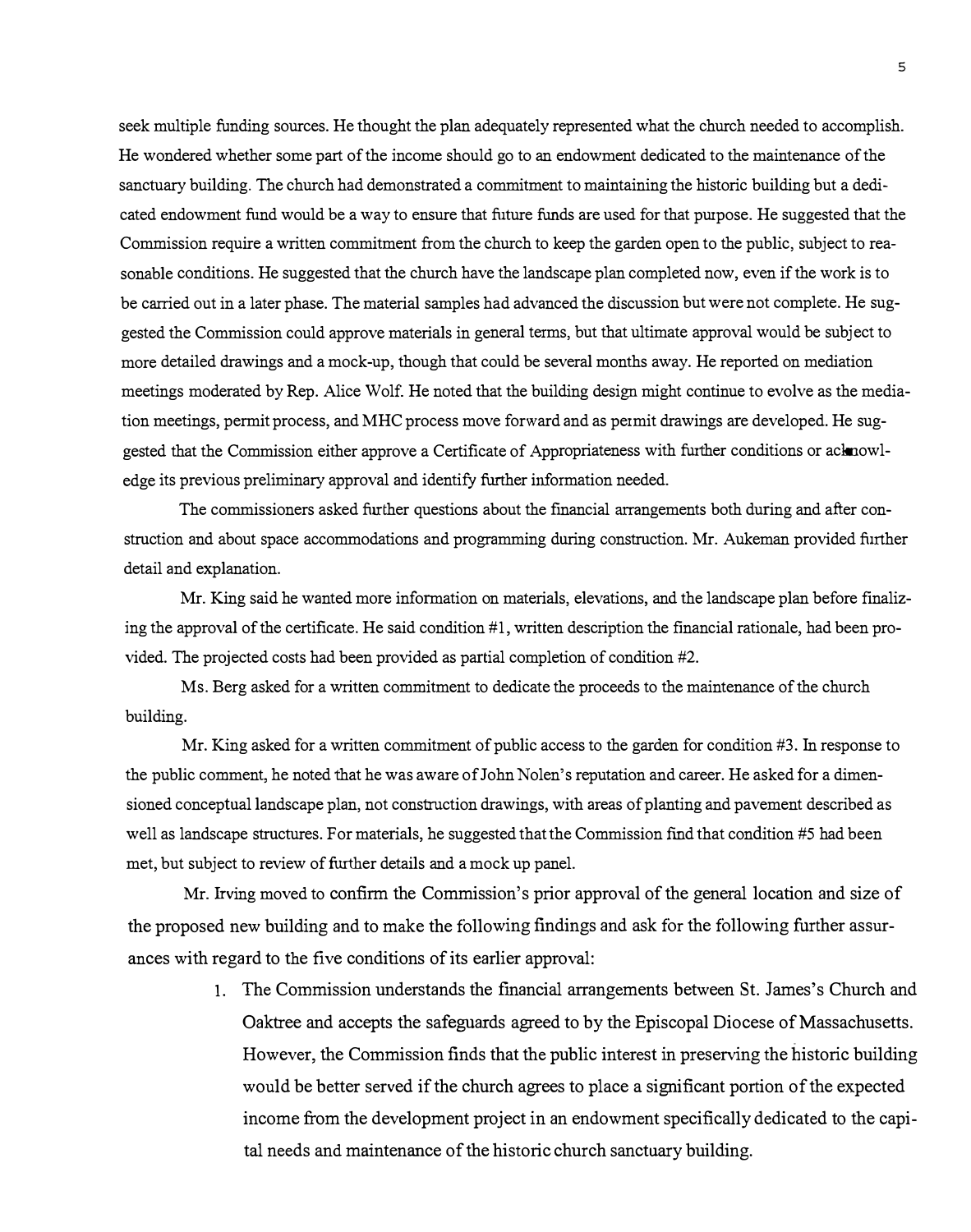- 2. The Commission accepts the capital needs projections prepared by the church and its consultants, with the understanding that the actual cost of work on historic buildings often exceeds the most careful estimates. The Commission also recognizes that further fundraising and grant assistance may be necessary. Establishment of a dedicated endowment for the benefit of the historic building will support the church's commitment.
- 3. The Commission understands that ownership of the garden will continue to be held by St. James' s, and that the owners or tenants of the condominium units will have no special rights or responsibilities for it. Oral assurances of guaranteed public access notwithstanding, the Commission reiterates that the public interest will be best served by a written commitment from the church assuring continued public access.
- 4. The Commission has not yet received an adequate landscape master plan. An acceptable plan will show not only paved and landscaped areas, but also the varied treatments of those areas and the provision oflighting, signs, pavement, curbs, benches, and the like, not only for the new garden but also for the entire publicly visible perimeter of the church. The Commission accepts that implementation of the plan may occur in stages, but believes that an accepted plan be in place to guide future actions.
- 5. The Commission expects that the exterior of the building will continue to evolve as details are finalized and materials are chosen. The materials board presented was generally acceptable, but the samples were small and not arranged in a way that allowed careful consideration. After construction drawings are approved at a future hearing, the Commission will require construction of a mock-up of the major components for on-site approval. Ms. Harrington seconded the motion, which passed with a vote of 5-0.

Mr. King called for a short recess and reconvened the meeting a 9:20, at which time Mr. Bibbins returned to the Commission table.

## Case 2481: 1 Waterhouse St., by Niles Company, Inc. Install sign.

Mr. Sullivan showed slides of the site and described the property.

Craig Murphy of Cambridge Reprographics explained that a sign was desirable so that people could find the building. He described the proposed free-standing sign and noted that the letters projected from the sign face.

Dr. Solet asked if there was precedent for a similar sign elsewhere in the historic district. Mr. Sullivan answered that he was unaware of a similar free-standing sign. He noted that the building was in a residential district and asked if the proposed sign was allowed under the zoning code.

Mr. Murphy said he had shown the sign to Inspectional Services, but offered to check again.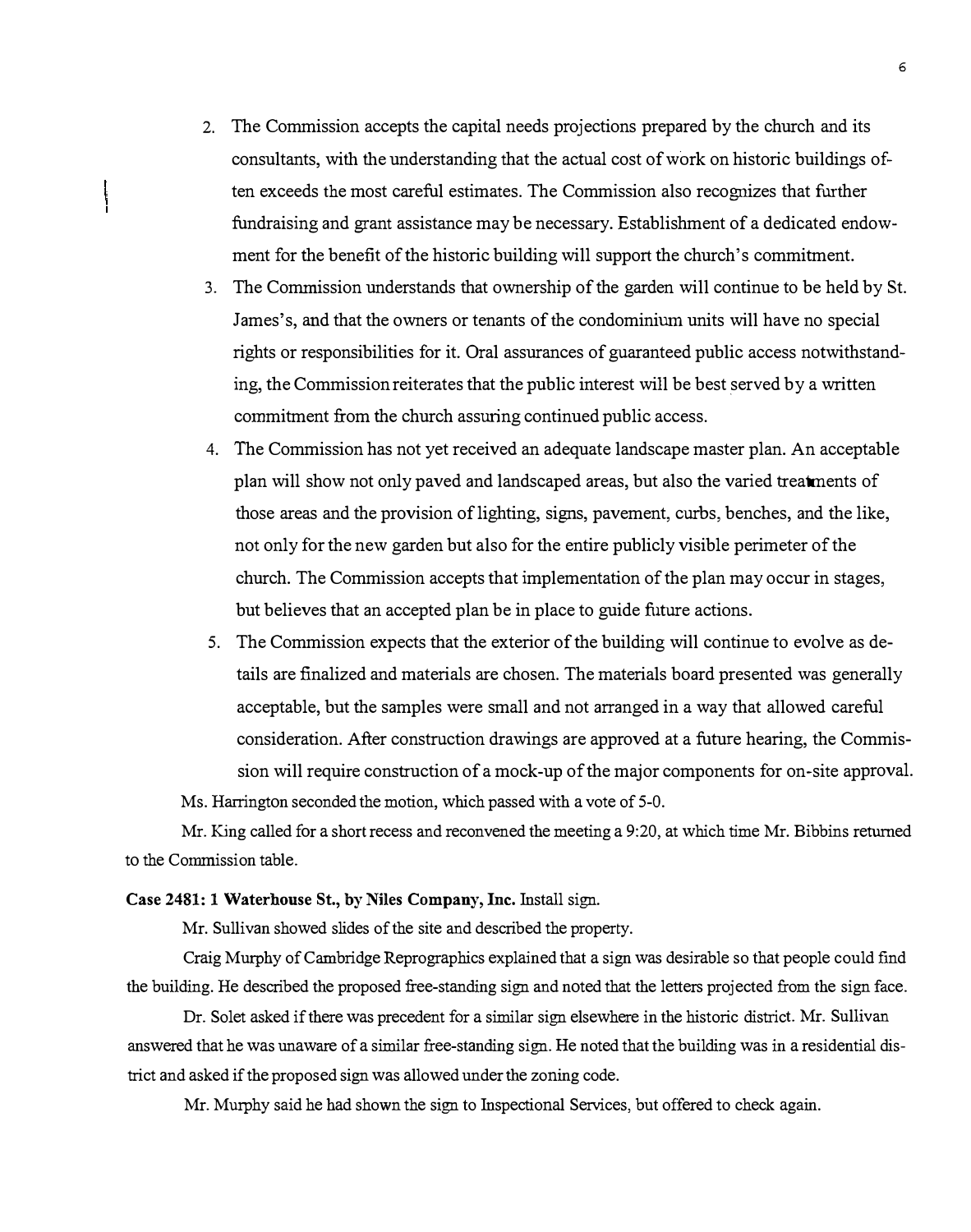Mr. Sullivan noted that the sign was doing more than identifying the building and address. It was advertising the Niles Co. and providing a display panel advertising units for lease. He noted that the building name was already located elsewhere on the building. He thought that the sign was not appropriate in the historic district.

Linda Stearns of the Niles Company explained that each entry to the building had a different name. "Mather Court" was one of four names on the building, which was confusing for visitors to the building.

Dr. Solet suggested a small hanging plaque indicating apartments for rent with a phone number. Ms. Stearns said they had such a sign in the past. The notice boxes could be eliminated and the sign could be shortened. The granite posts would be maintenance-free.

Mr. Bibbins said the granite posts were not appropriate because of the close proximity of the sign to the building. It was a different setting than the fence at the eemmen Connon with lots of open land around.

Mr. King said there were other signs identifying the names of buildings in the district and around the Common. He encouraged the applicant to look at other signs on the north and west sides of the Common. He agreed with Mr. Bibbins that the granite posts were out of place and said the sign was too big.

Mr. Irving suggested that the commercial nature of the sign be toned down. A name and phone number would accomplish the task and be more elegant. He suggested considering a blade sign or moving the sign to another location.

Mr. Sullivan suggested that the sign could be close to the actual entrance.

Mr. Bibbins said there was visual tension between the curved building and the placement of the flat sign.

Mr. King asked the applicant if they wanted the Commission to vote or if they would agree to continue the hearing. Ms. Stearns agreed to continue the hearing to May 6.

Dr. Solet moved to continue the hearing, with the applicant's consent, to May 6. Ms. Harrington seconded the motion, which passed 6-0.

### Case 2484: 95 Irving St. (William James House), by Gerald & Kate Chertavian. Construct rear addition.

Mr. Sullivan showed slides and summarized the application. He described the visibility of the proposed mudroom from Francis Avenue.

Nima Yadollahpour, the architect, explained that the application was approved a couple of years ago, but the project was not started because of the financial downturn and the approvals had since expired. He described the proposed addition and displayed a model. The materials and colors would match the existing house.

There were no questions or connents from the public.

Dr. Solet asked about a window that she remembered would be cut in half. Mr. Yadollahpour said the bottom half of the bathroom window would be filled in.

Mr. Irving moved to approve the application. Mr. Bibbins seconded, and the motion passed 6-0.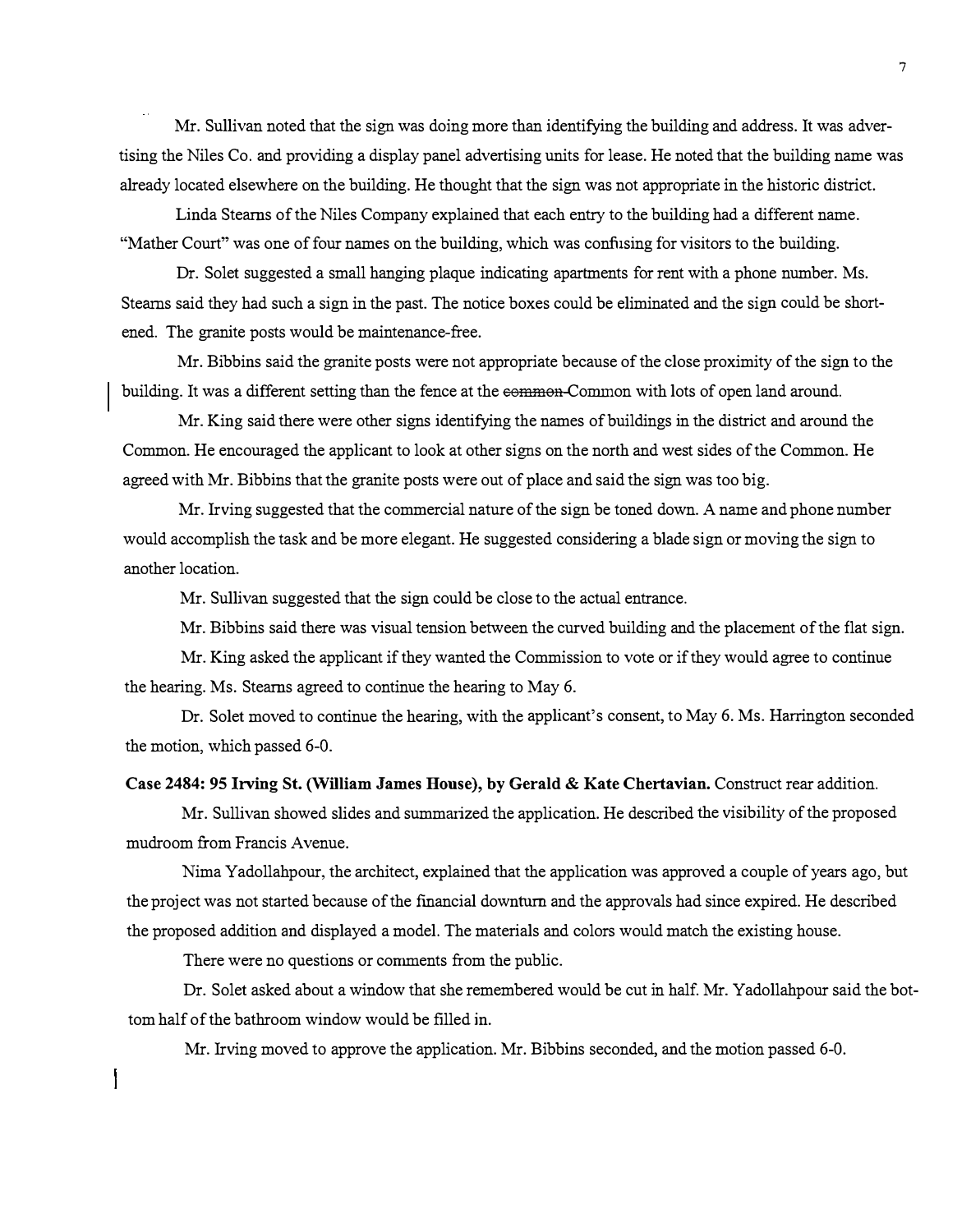### Public Hearing: Demolition Review

### Case D-1194: 34 Larchwood Dr., by Omar & Karen Eton. Demolish garage and covered walkway.

Mr. Sullivan showed slides and summarized the staff memo about the history and architecture of the Larchwood subdivision and the house and garage at 34 Larchwood Drive. The house and garage had been designed by the architectural firm of Duguid & Martin, which had specialized in small Georgian Revival houses for the middle class in the 1920s and 1930s. He described the corner lot and fireproof construction materials for garages at that time. The garage was significant as an early architect-designed automobile garage by an important Cambridge architectural firm in the planned subdivision of Larchwood.

Matt Petrie, the architect, displayed a model of the proposed new addition. He described the existing conditions. The garage was nonconforming in a setback. He said the Etons wanted to build an addition but preserve the Georgian character of the home. The addition would look like a traditional sunroom. The garage would be in a similar location to the existing. The addition would include dining, living, bedroom, and kitchen spaces. The addition was designed to be distinct from the main house, with different materials and a flat roof.

Dr. So let noted that the addition would almost double the size of the house. Mr. Petrie said the house had a lot of square footage in the attic but the floor to ceiling heights in the house were low. The project would raise the second floor and remove the attic floor. The 0.5 FAR would not be exceeded.

Mr. Irving moved to find the existing garage significant for the reasons given in the staff report, and as defmed in the ordinance. Mr. Bibbins seconded the motion, which passed 4-2 with Messrs. King and Bibbins voting in opposition.

Mr. King said the addition was not inappropriate to the neighborhood so he would not find the garage preferably preserved in the context of the proposed addition. He supported the owners wish to maximize the use of the house and make a modern living choice in this situation.

Dr. Solet commented that the addition was different from the main house in every way.

Mr. Irving said the 60 degree angle of the garage/addition accentuated its size and made the original house look small. He asked about building materials.

Mr. Petrie said the house would be clad with cedar shingles with a 5" exposure and would have 8"fascia boards. He said these materials were preliminary choices. Mr. Irving suggested shiplap or clapboard siding.

Cyril Hughes, the contractor, noted that the owners wanted a traditional design, not a contemporary one.

Omar Eton, an owner, said he preferred architecturally conservative designs. The garage was too small to be functional and was serving no purpose at present. It was made of concrete blocks and had a nice roof. He had informed his Larchwood neighbors about the proposed demolition and heard no objections. The house had been rented for many years and needed a lot of work. The proposed alterations would not detract from the neighborhood. He asked the Commission to approve the project without a delay and explained that the contractor needed to have access to the back of the site in order to complete the interior renovations that were already underway.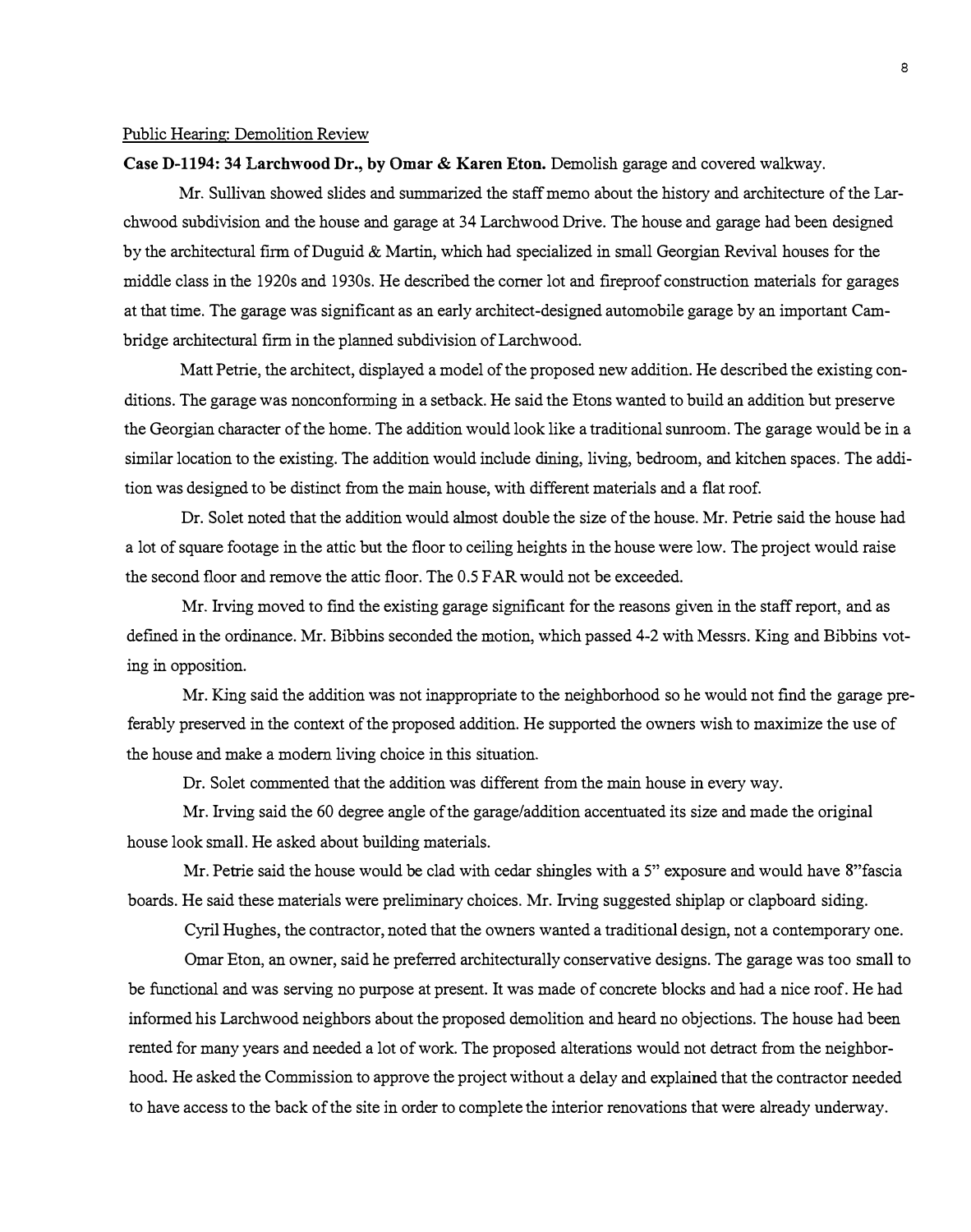Dr. So let moved to find the garage and covered walkway not preferably preserved in the context of the proposed additions, along the lines presented to the Commission. Mr. Irving seconded the motion, which passed 5-1. Mr. Bibbins voted in opposition.

### Preservation Award Nominations

Mr. Sullivan circulated the nomination forms and showed slides of the nominated storefront projects. The Commission selected 9 Walnut Avenue as the Tony Platt Award recipient, but deferred a decision on the rest of the award winners until additional before-and-after images could be distributed.

# Preservation Grants

IPG Case 10-7: Old Cambridge Baptist Church, 400 Harvard St. Request for new grant (#5) of \$50,000 for restoration oflouvers in tower.

Mr. Sullivan explained that the church had received four previous grants. The current request was for restoration of the louvers in the tower. He showed slides of the existing conditions. He suggested that the Commission ask the church to defer its request and wait and see who else applied this year.

There was a consensus among the members in agreement with Mr. Sullivan's suggestion.

PG Case 10-2: 75-79 Kinnaird St. by Homeowner's Rehab, Inc. Request for grant of \$40,000 to strip and reside the exterior of the building.

Mr. Sullivan showed slides and described the proposed rehabilitation project. The proposal was to remove the asphalt siding and install new Hardie Plank cladding. He recommended approving the request.

PG Case **10-3:** 14 Dinsmore Ct, by Homeowner's Rehab, Inc. Request for supplemental grant of \$2,200 for renovation of the porch, per specifications of certificate of appropriateness.

Mr. Sullivan showed slides and explained that the request was for \$2,200 to cover the extra costs of the porch repair incurred to meet with the requirements of the Certificate of Appropriateness issued by the Half-Crown-Marsh Neighborhood Conservation District Commission. He recommended approving the request.

Mr. Irving asked Mr. Sullivan to encourage the applicants to come back with a grant proposal for removal of the aluminum siding from the mansard roof. He moved to approve the requested grants for 75-79 Kinnaird Street (\$40,000) and 14 Dinsmore Court (\$2,200) and to request the Old Cambridge Baptist Church to defer its application at this time. Dr. Solet seconded the motion, which passed 6-0.

### Minutes

Mr. King said he had no corrections to the March minutes. Mr. Irving moved to approve the March minutes, as submitted. Ms. Harrington seconded, and the motion passed 6-0.

Ms. Berg moved for adjournment, and Mr. Bibbins seconded. The motion passed unanimously, and the meeting adjourned at 10:59 P.M.

Respectfully submitted,

Sarah L. Burks Preservation Planner